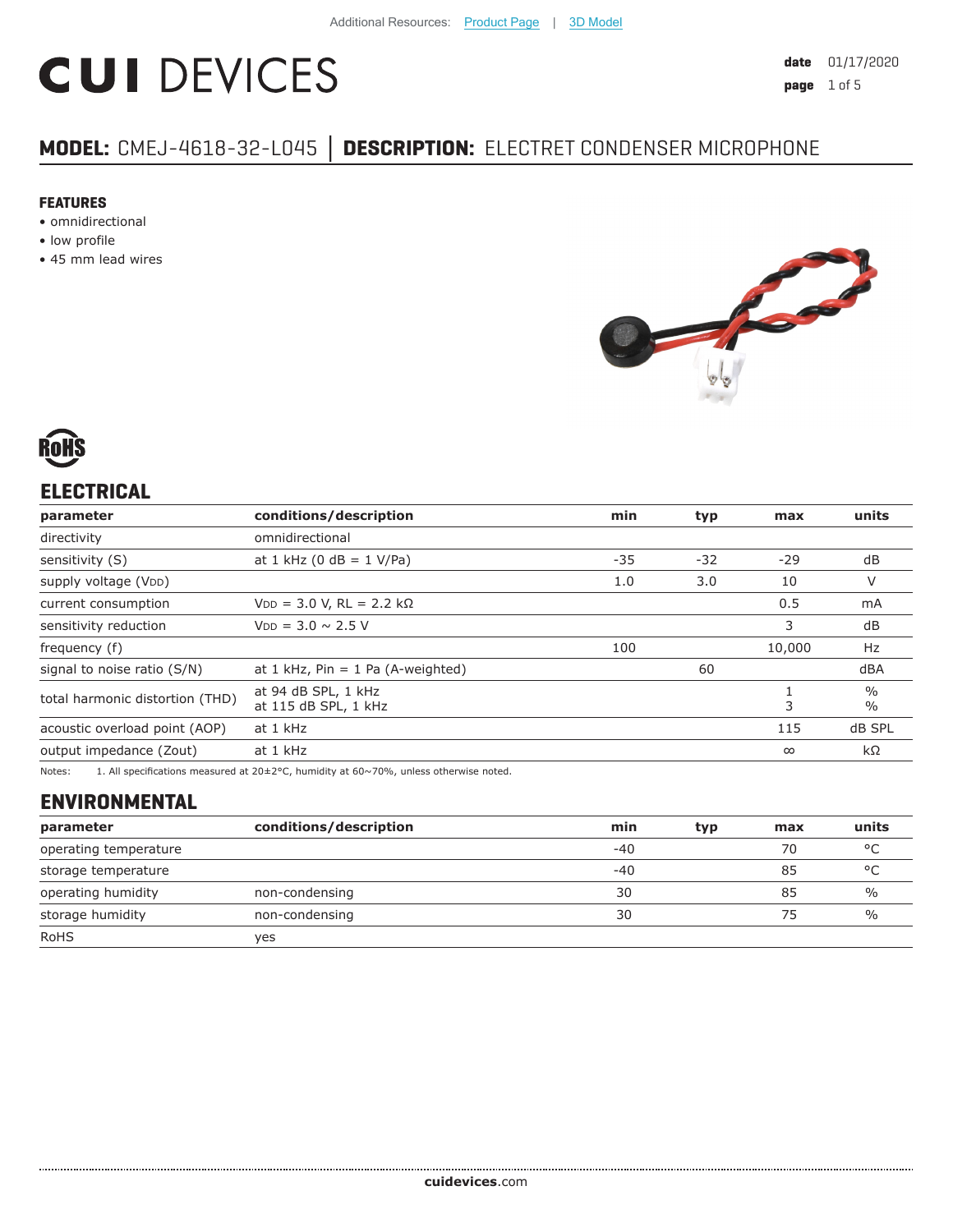#### **MECHANICAL**

| parameter     | conditions/description                                               | min | typ  | max | units |
|---------------|----------------------------------------------------------------------|-----|------|-----|-------|
| dimensions    | $04.6 \times 1.8$                                                    |     |      |     | mm    |
| acoustic port | top                                                                  |     |      |     |       |
| terminals     | wire leads with connector; mates with CJT A1251 Series or equivalent |     |      |     |       |
| weight        |                                                                      |     | 0.24 |     |       |
|               |                                                                      |     |      |     |       |

#### **MECHANICAL DRAWING**

units: mm tolerance: ±0.2 mm

wire: UL 1571, 30 AWG connector: CJT A1251H-2P terminal: CJT A1251-TP

| WIRE CONNECTIONS |                   |                 |  |
|------------------|-------------------|-----------------|--|
| TFRM.            | <b>WIRE COLOR</b> | <b>FUNCTION</b> |  |
|                  | Red               | Output $(+)$    |  |
|                  | Black             | $GND$ $(-)$     |  |







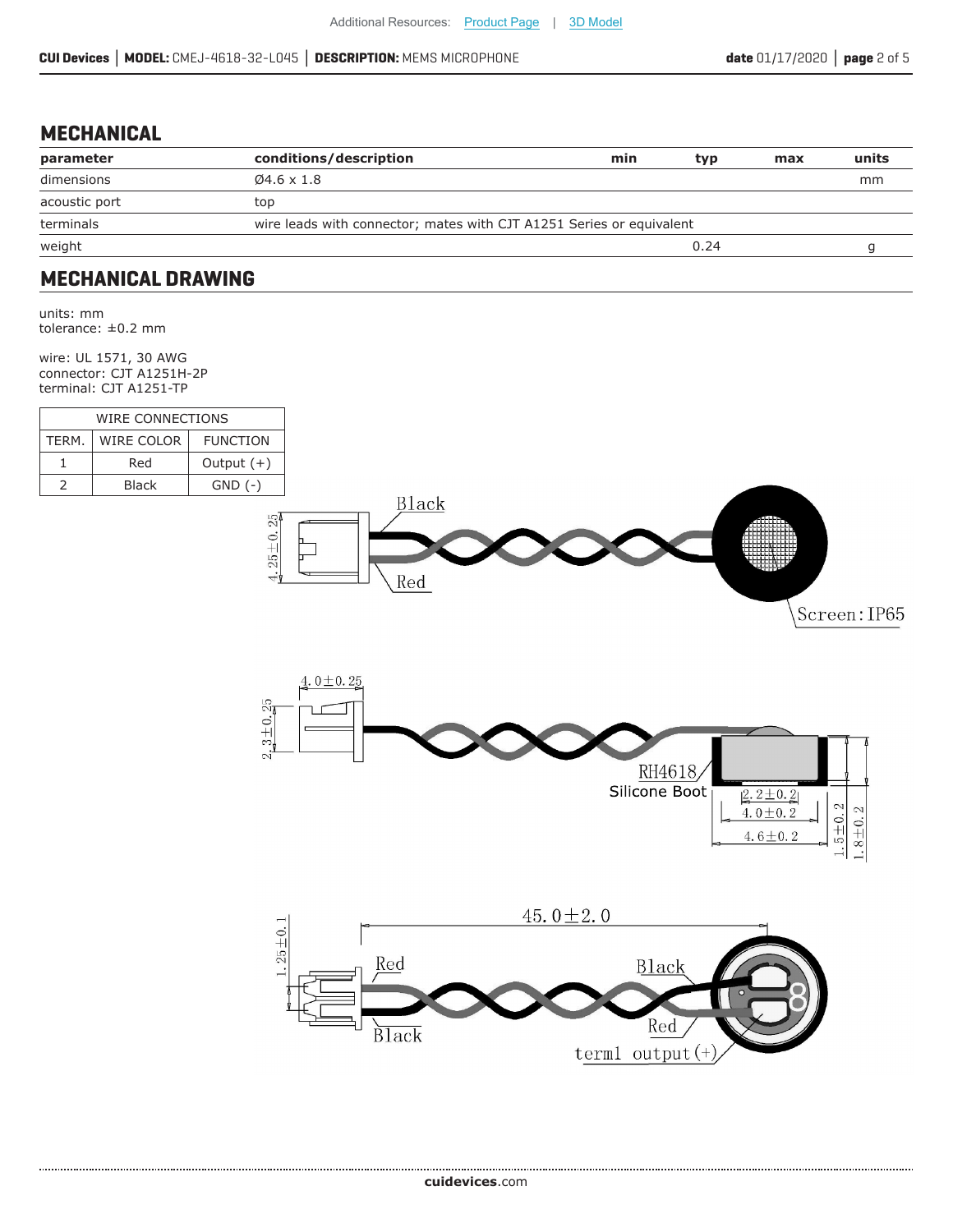## **FREQUENCY RESPONSE CURVE**



### **APPLICATION CIRCUIT**

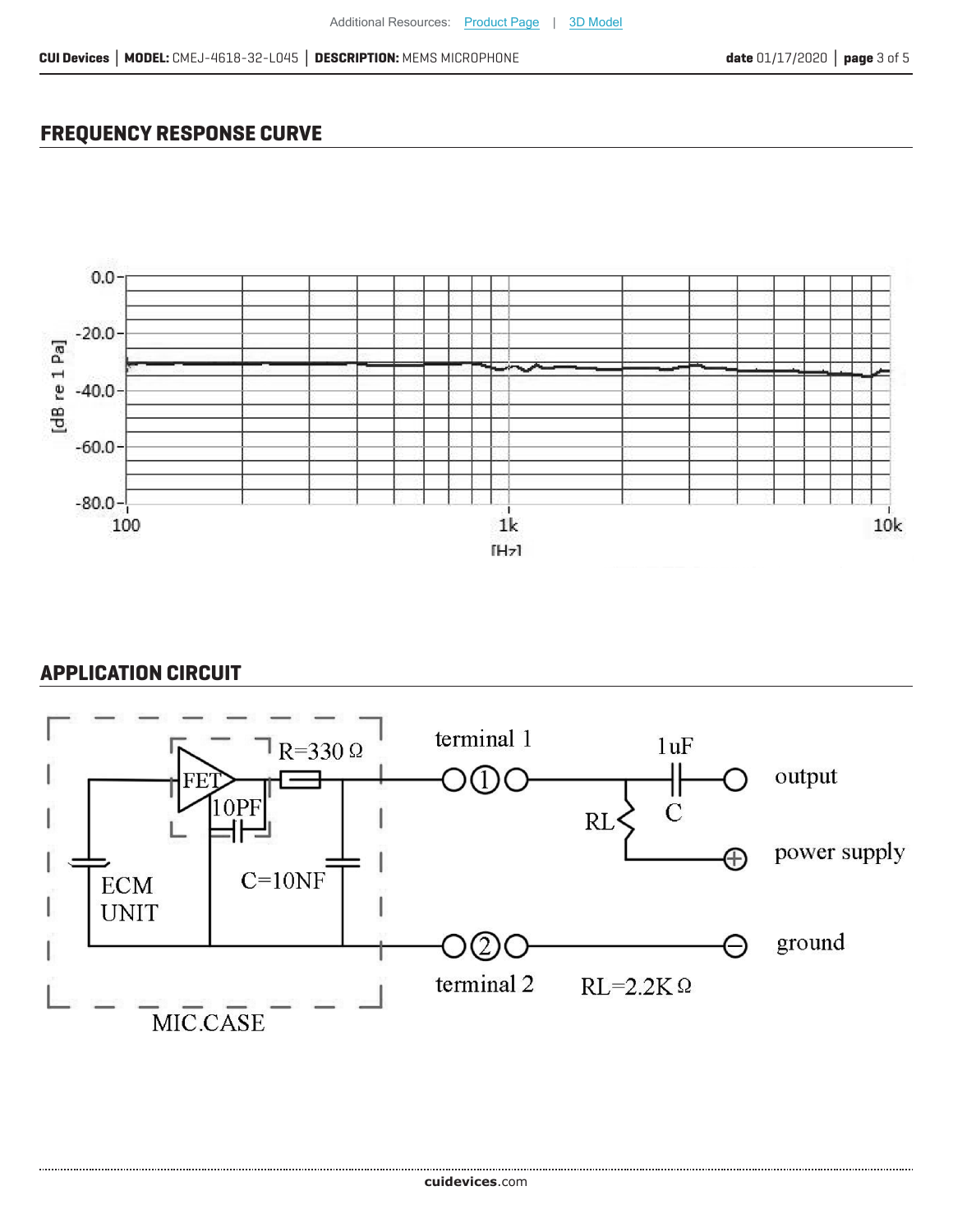#### **PACKAGING**

Carton QTY: 6,000 pcs